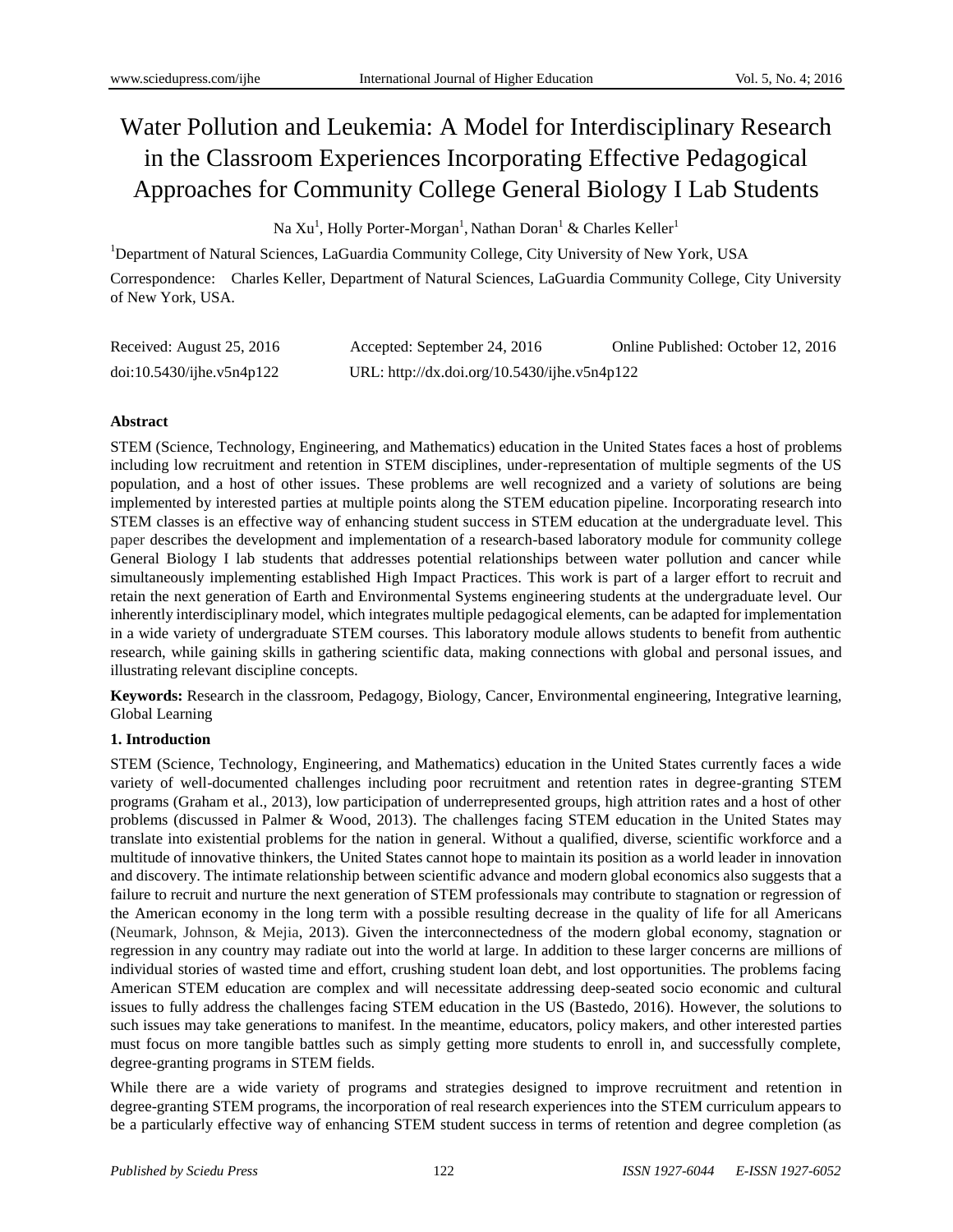suggested by the work of Brownell & Swaner, 2010; Eagen et al., 2010; Mervis, 2016 and others). Though traditional laboratory teaching exercises may effectively illustrate important concepts, they may fail to spark the genuine passion for discovery that forms the bedrock of perseverance and success in science education and indeed science itself. Exposing undergraduates to the experience of pursuing the unknown allows educators to share the excitement of discovery and provides students with a more tangible grasp of the true nature and relevance of scientific endeavors.

This manuscript describes the development and implementation of a research-based laboratory module for community college biology students. It is part of a larger effort to improve recruitment and retention in an Earth and Atmospheric Systems Engineering (ESE) program. Given the severe environmental concerns facing the entire world, the education and training of engineers and other STEM professionals who will address environmental issues is of significance to everyone alive today, as well as future generations. The work described here is designed to enhance student interest and success in STEM courses of relevance to environmental issues (specifically, General Biology I, in this case). It also provides fellow educators with a useful model for implement authentic research into laboratory classrooms that can be adopted for educational use in multiple STEM discipline lab classes including environmental science, chemistry, biology, and environmental engineering. This project was designed to build on the established benefits of research in the classroom experiences while incorporating other high impact practices.

The Continuous Intensive Learning Environment in STEM (CILES) initiative is a U.S. Department of Education funded partnership between faculty at two community colleges and one four-year college within a larger urban college system designed to enhance recruitment and retention in the Earth and Atmospheric Systems Engineering (ESE) program. The CILES program seeks to support students in their crucial first and second year of STEM education (Watkins & Mazur, 2013) while providing a seamless transition from community college to a four-year college where students will complete their bachelor's degree in ESE. Within the CILES framework, ESE students have the opportunity to complete most of their basic science classes including physics, chemistry, biology, and calculus at the community college level where they benefit from small class size, paid research opportunities with faculty mentors, relatively low tuition, and tutoring support. A transfer articulation agreement between the participating community colleges and the senior college ensures that all credits earned at the community college level transfer as equivalent credit to the four-year college. As part of the larger CILES initiative, we set out to design and implement a laboratory module for General Biology I lab students which would incorporate genuine scientific research, illustrate fundamental biological concepts already included in the course, address matters of interest to ESE students, and be generalizable for use across campuses in both biology and environmental science or engineering classes.

Our General Biology I course is the first of a two semester biology sequence and is required for all students majoring in biology, environmental science, environmental engineering and related programs. At our institution, the two semester general biology sequence introduces the fundamental concepts that are required for understanding the nature of living things. Concepts covered in the first half of the sequence include evolution, genetics, photosynthesis, cellular structure and metabolism, biotechnology, animal development and the scientific method, while the second semester covers comparative anatomy, ecology, how living things are classified, and several other fundamental topics. The course includes a lecture component and a laboratory component that complements the lecture portion and reinforces fundamental concepts via hands-on activities and experiments.

The General Biology I curriculum incorporates several topics that coincide with ongoing faculty research. While faculty research programs at our institution involve undergraduate students, they are conducted independently of our courses and are not part of the curriculum. Several of our faculty members investigate the ecological effects of various contaminants, including trace metals, nutrients, and fecal indicator bacteria, at a severely polluted urban waterway immediately adjacent to our campus. Other faculty at our institution study leukemia using *Drosophila melanogaster* (fruit flies) as a model system. The General Biology I curriculum includes a discussion of cancer, but does not examine potential links between pollution and cancer. This provides us the perfect opportunity to incorporate faculty research into the existing General Biology I curriculum by designing a laboratory module that addresses the possible relationships between water contaminants and cancer. This module allows students to participate in real research while simultaneously placing cancer into a larger environmental context.

Cancer is a scourge that, despite decades of intense research, remains a major cause of human death and suffering worldwide. According to the World Health Organization (WHO) 2012 data, 8.2 million people died because of cancer and 14 million new cases were reported globally in 2012 (Stewart & Wild, 2016). The WHO also estimates a 70% global increase in cancer incidence over the next two decades. At the most fundamental level, cancer can be thought of as cell division run amok. Our General Biology I curriculum discusses cell division and its regulation in detail. The course discusses cancer in this context but connections to the larger societal effects of cancer and the relationship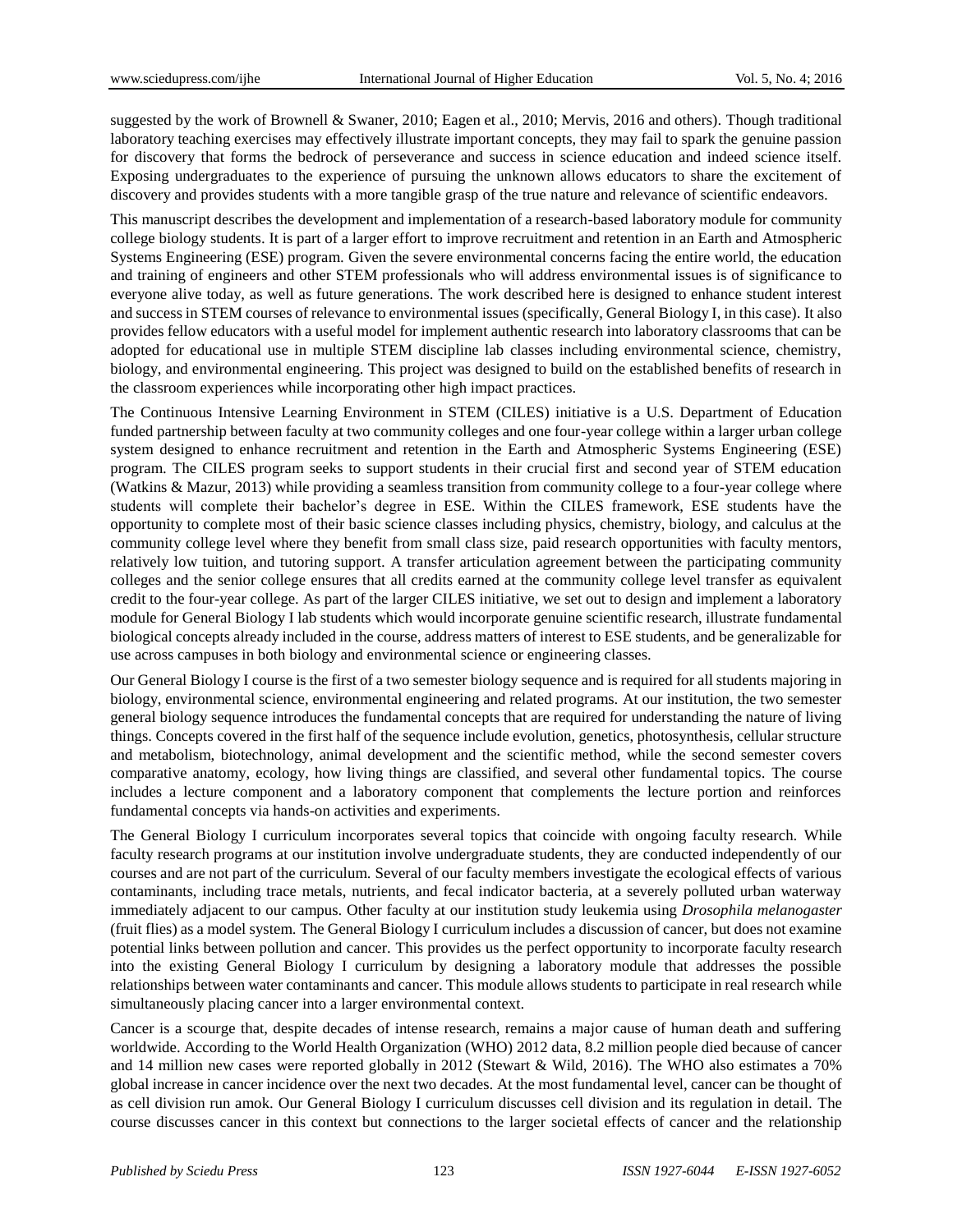between cancer and environmental pollution are not touched upon in any detail. Faculty research programs addressing various aspects of cancer are common and our institution is no exception, although there is no formal connection between those research efforts and course content.

Fruit flies are commonly used in many undergraduate general biology lab exercises to illustrate a variety of concepts (e.g. genetics). This fact allowed us to easily integrate elements of ongoing faculty Leukemia research into our General Biology I lab curriculum. Such integration would effectively illustrate concepts specific to the class while also taking advantage of the known benefits conferred on students by research in the classroom experiences. A specific strain of fruit flies carrying a mutation in a gene known to influence Leukemia incidence and progression in humans represented a convenient system with which to develop cancer-related classroom activities for General Biology I lab students. The laboratory module involved growing mutant, tumor-prone fruit flies on food made from sterile or heavily polluted water and counting the easily visible tumors that might result. This particular strain of mutant fruit flies exhibits easily observable tumors at a low incidence under normal conditions and we hypothesized that exposure to heavily polluted water would increase tumor incidence and size as indicated by a tumor index which can be easily assessed by simple student observation. Interested readers will find a more detailed description of the fruit fly system used and experimental procedures in appendix 1.

Possible causal relationships between water pollution and cancer remain unclear though correlational evidence exists from a variety of sources (see Vartiainen et al., 1993; Cohn et al., 1994; Szyguła, Bunio, Tubek, 2011 for examples). Water pollution is a pervasive global concern as all countries deal with the ongoing environmental consequences of industrialization (see Ebenstein, 2012, Hoekstra & Wiedmann, 2014, Whitmee et al., 2015 for discussion). Indeed, as many as 2.5 billion human beings may not have reliable access to fresh water (Gleick & Ajami, 2014). While water pollution is a global issue, we wanted to help our students see local connections in the context of cancer as well. As mentioned previously, our campus has the dubious distinction of being located immediately adjacent to the heavily polluted Newtown Creek urban waterway allowing easy access to polluted water samples obtained by faculty studying ecology and remediation at the site in question.

Until the advent of contemporary environmental regulations, Newtown Creek was essentially a sewer for a variety of industrial effluent including petrochemical byproducts, heavy metals, and other industrial contaminants (see Klein et al., 1974; Block & Bernard, 1988; Hurley, 1994; Campbell, 2007 for discussion). We felt that the convenient location, relevance to student lives, relevance to faculty research interests, and ecological significance of the site in relation to public health concerns, made a study of potential relationships between water pollution and cancer an ideal model for an undergraduate research in the classroom experience. The resulting laboratory module thus allowed students to visualize the connections between the basic biological topic of cell-cycle regulation, and the issues of cancer and water pollution, which are important societal concerns at both the local and global level.

#### **2. Materials and Methods**

## *2.1 Participants*

We implemented this work in two sections of our General Biology I lab class. Each section initially included twenty-four students though several dropped the course prior to completing the project. Different faculty taught each section though assignments and assessments were the same across sections. An experienced undergraduate student researcher who had been involved in the ongoing faculty Leukemia research served as a peer mentor, assisting students with laboratory procedures. The peer mentor was not a student in the class.

General Biology I student majors include biology, environmental science, environmental engineering, and liberal arts math and science. Liberal arts math and science majors are typically science students who have not chosen a specific major or who are seeking to enter our highly competitive allied health programs. Prerequisites for the course are limited to general English and mathematics courses. Many students take General Biology I as their first college-level science course. While this laboratory module was supported by a larger effort related to environmental engineering students, the major is relatively new and this cohort did not contain any environmental engineering students. As General Biology I is a required course for environmental engineering students, part of our goal was to incorporate issues of relevance to environmental engineering students into our General Biology I curriculum. It should be noted that environmental engineering students are only now being given the option of taking General Biology I at the community college level, however, expect more environmental engineering students in the future. Demographically, our student body reflects the diversity of our urban location. According to 2014 data generated by the college's office of Institutional Research, 60% of our total student population were born in a country other than the US with over 106 native languages self-identified. Demographically, 43% of our students self-identify as non-white Hispanic while 21%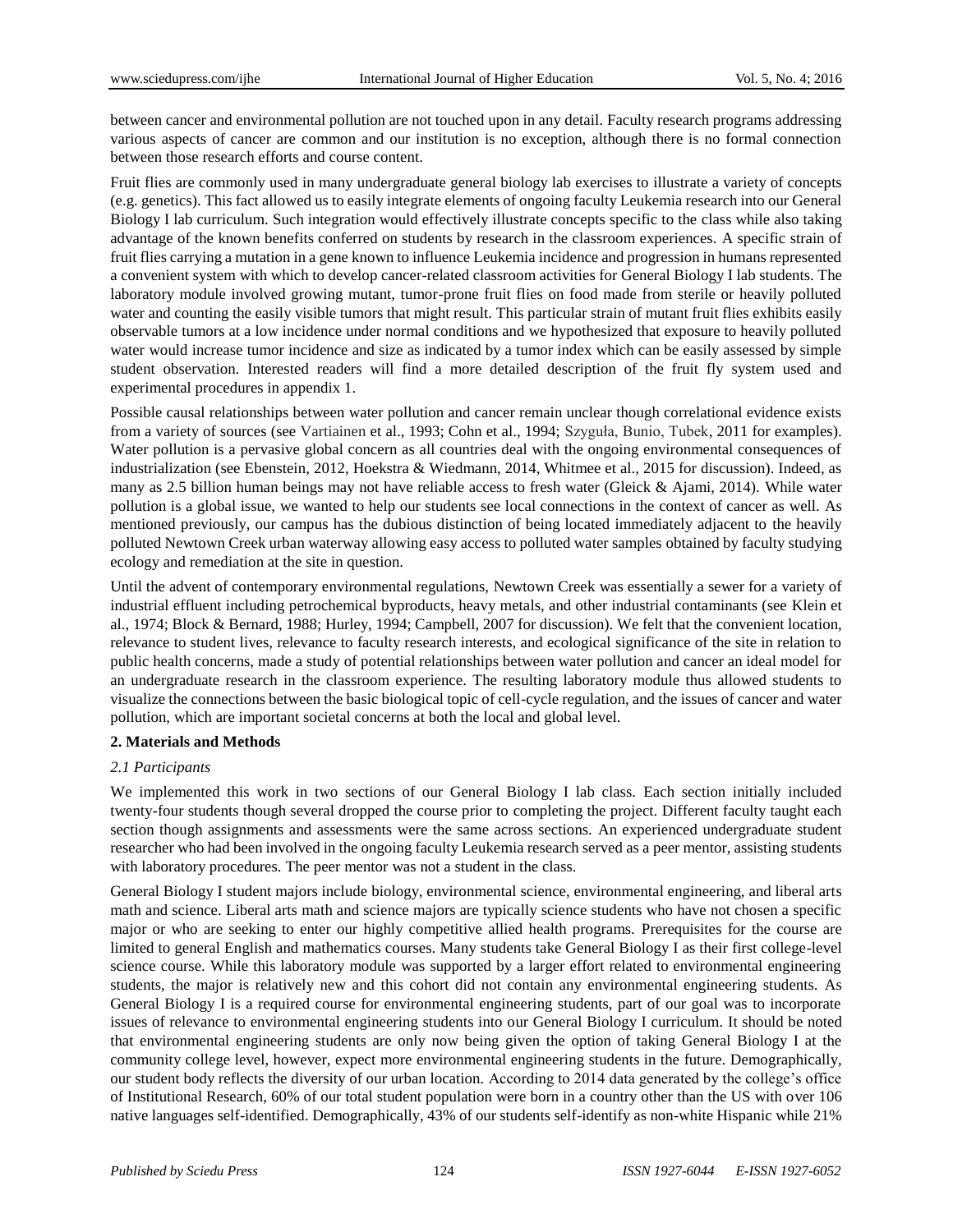identify as Black, 21% as Asian, 14% as White and 1% self-identify as "Other." 57% of our students are women. The majority of our students come from low-income households.

#### *2.2 Incorporation of Other Effective Pedagogical Practices*

2.2.1 High impact practice: Integrative Learning. In addition to implementing the established benefits of research in the classroom experiences, we also sought to include other pedagogical tools into our laboratory module. In response to guidance provided by the American Association of Colleges and Universities (a national accreditation body which oversees most colleges in the United States), our institution is currently in the process of implementing a series of high impact practices institution-wide as new, interdisciplinary core competencies and abilities which we hope to instill in our students by the time they graduate. Among these core competencies is Integrative Learning. As a competency, Integrative Learning involves making connections between concepts learned in one class/discipline and other, perhaps seemingly unrelated areas of study while linking these ideas to student's personal experience outside of the classroom. A useful discussion of Integrative Learning can be found in Miller's 2005 article as well as many other sources (Miller, 2005) including an example related to engineering students presented by Singer and colleagues (Singer, Foutz, Navarro, & Thompson, 2015). The laboratory module presented in this paper meets the criteria for this competency because it connects fundamental biological concepts to environmental issues of direct relevance to students' own communities and the world at large and is is inherently interdisciplinary. However, Integrative Learning goes beyond simple interdisciplinary relationships. This design also incorporates prompts requiring students to relate the laboratory module to their own lives, reflect upon their experience, and visually document circumstances in their own life that illustrate relevance to the module described in this work. The specifics of these prompts are included in the lab report design presented below.

2.2.2 High impact practice: Global Learning. In addition to the Integrative Learning core competency discussed in the previous paragraph, our institution is also in the process of adopting Global Learning as a core competency we hope to instill in our students. The institutional framing language related to the Global Learning core competency reads as follows: "Global Learning offers students meaningful opportunities to analyze and explore complex global challenges, communicate respectfully in diverse environments, and apply learning to take responsible, ethical action in contemporary global contexts. Global Learning is based on the principle that the world is comprised of interdependent yet inequitable systems. Further, it acknowledges that higher education has a vital role in expanding knowledge of human and environmental systems, addressing privilege and stratification, and guiding change and sustainable development. Global Learning also fosters the ability to advance equity and justice locally and globally. It is acquired cumulatively across students' entire college career, as well as through curricular and co-curricular experiences." A research in the classroom experience integrating actual experimental research related to fundamental class concepts while placing them in the context of larger global issues such as water pollution and its relationship to cancer would represent an ideal embodiment of the global competency we seek to instill in our students. We did not explicitly assess Global Learning outcomes though they were implicit in our design.

2.2.3 High impact practice: Peer mentorship**.** The incorporation of peer mentorship models into undergraduate research experiences is an effective way of enhancing educational outcomes (Lopatto, 2010). We included peer mentorship in the module by having an undergraduate student involved with faculty research attend our lab sessions and talk about his own experience with undergraduate research while also guiding students through experimental procedures. The peer mentor was not a student in the class, but instead was a participant in the ongoing faculty research on which this laboratory module was based on.

#### *2.3 Background Presentation*

A background presentation, discussion, and assignment of relevant readings preceded the hands on research activities in the laboratory module. These activities were designed to give students a brief introduction to the specifics of the fly cancer model system, the waterway in question, and the possible relationships between water pollution and cancer. Two articles deemed accessible to General Biology I lab students were assigned as outside reading. One article describes putative relationships between water pollution and cancer in the state of New Jersey (Cohn et al., 1994), while the other is a report prepared by a local non-profit organization (Weiss & Heimbinder, 2010), which discusses the history of the waterway in question and related issues from a lay perspective, including interviews with community members. The second reading was included to deepen student understanding of the waterway's relevance to the community.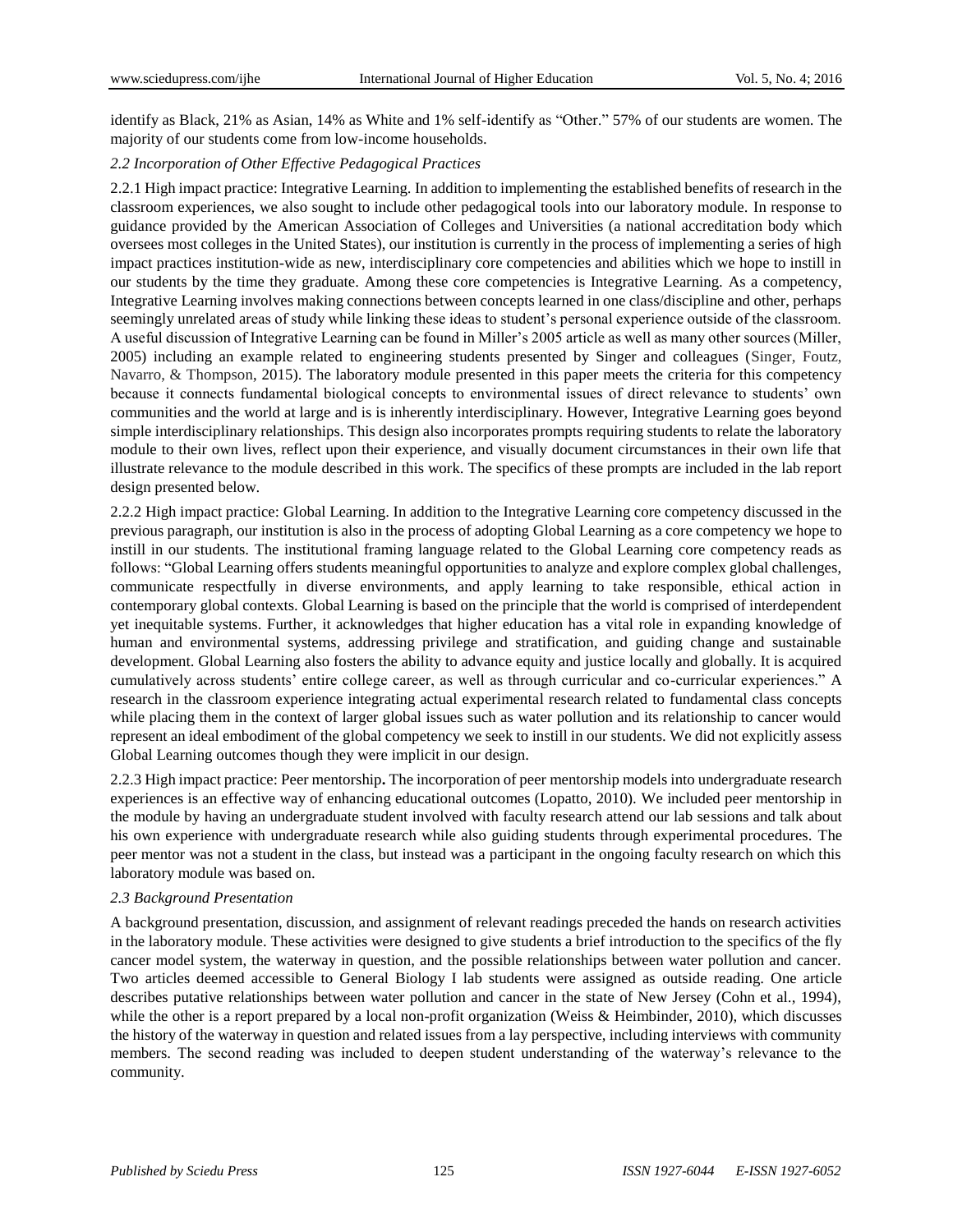*2.4 Post-experiment Lab Report*

#### **Lab Report Format Guidelines**

#### SCB201 Lab

*Following all of these guidelines will be crucial to get full points for this lab report.*

1.Lab report for Leukemia Research with *Drosophila melanogaster*:

a. **Introduction Section (20pts):** 

● Define Leukemia

● Referring to the research papers provided on blackboard, introduce the background of water pollution and leukemia development. Do not use any article from non-scholarly resources.

• Introduce Newtown Creek.

 $\bullet$  Introduce the Hopscotch<sup>Tumorous-Lethal</sup> flies used in our study. What kind of protein does the Hopscotch gene encode? What kind of mutations do Hopscotch<sup>Tumorous-Lethal</sup> flies carry? Why does it lead to Leukemia?

• Describe the goal of the research.

b. **Hypothesis (5points):** What is the hypothesis tested by our experiment?

c. **Materials and Methods (10 pts)**: Include material, equipment and procedures for our experiments

d. **Results section (25 pts):**

• Describe what happened to the parent flies at  $29^{\circ}$ C and room temperature (refer to the data provided by N. Doran… posted on blackboard).

● How did you measure the tumor size and calculate tumor index? Calculate the tumor Index and summarize your results in the below table format (use the data your group collected on June  $6<sup>th</sup>$  If you were absent, you will have to ask your classmates to share the data they acquired):

|                                                                                           | Tumor Index | Number of flies counted |
|-------------------------------------------------------------------------------------------|-------------|-------------------------|
| Hopscotch <sup>Tumourous-Lethal</sup> grown<br>in purified water food (normal<br>control) |             |                         |
| Hopscotch <sup>Tumourous-Lethal</sup> grown<br>in polluted water food (dirty)<br>water)   |             |                         |

e. **Conclusion and Discussion (15 pts):** Based on your observations and tumor index counting, reach a conclusion about what impact the polluted water may have on flies and leukemia formation.

Discuss the importance of using animal models like *Drosophila* to study human diseases.

f. **References (5 points):** Cite your selected publication using APA or MLA

<https://owl.english.purdue.edu/owl/resource/560/01/> <https://owl.english.purdue.edu/owl/resource/747/01/>

format: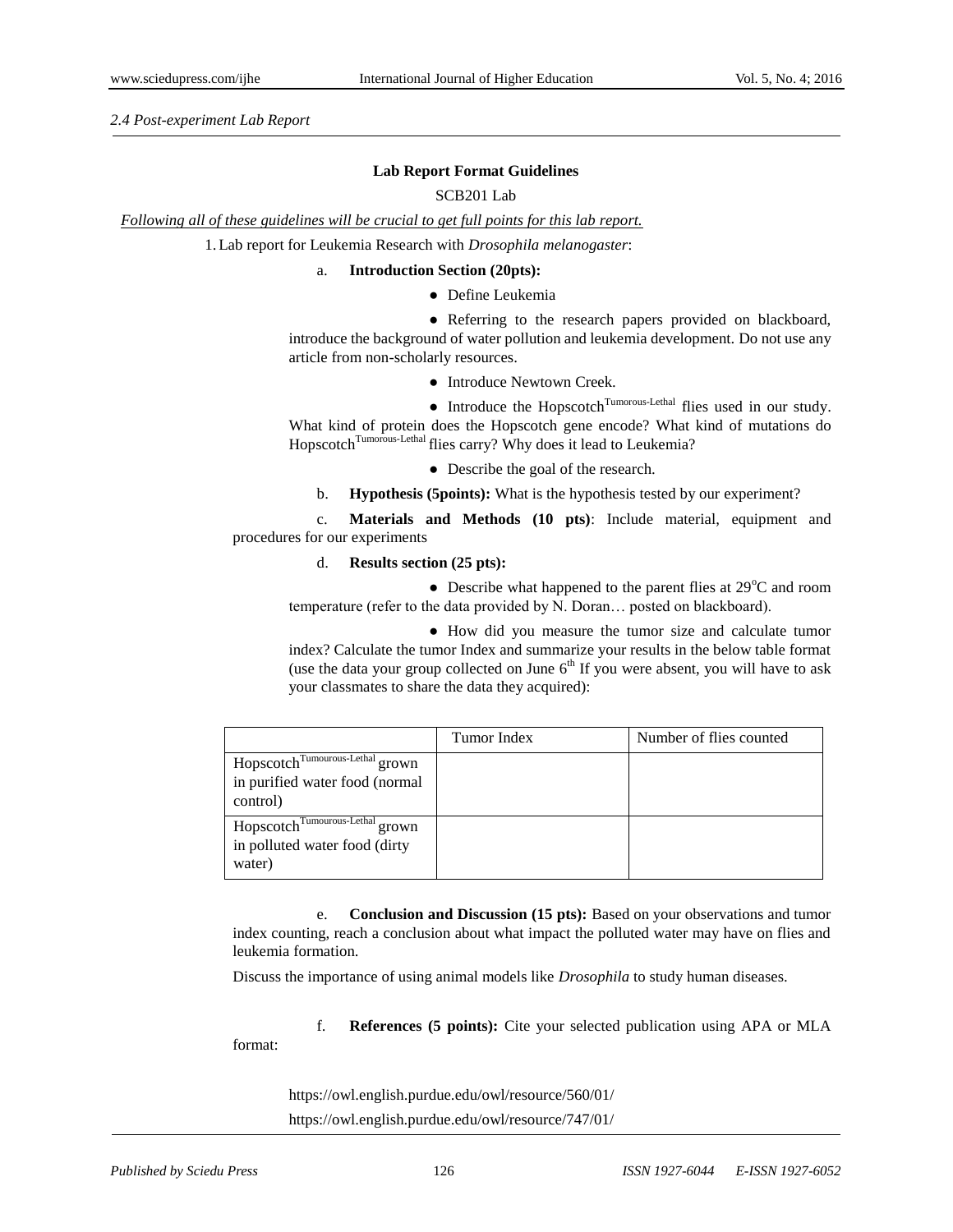g. **Reflection (20 pts):** Write 3-5 paragraphs of reflection (minimum 500 words) answering the below questions:

|           | • Before this class, have you ever conducted any scientific                                                                                                                                                                                                                 |
|-----------|-----------------------------------------------------------------------------------------------------------------------------------------------------------------------------------------------------------------------------------------------------------------------------|
| research? |                                                                                                                                                                                                                                                                             |
|           | • How do you like this cancer research conducted in the lab                                                                                                                                                                                                                 |
| class?    |                                                                                                                                                                                                                                                                             |
|           | • Did you experience any challenges or difficulties during this                                                                                                                                                                                                             |
| research? |                                                                                                                                                                                                                                                                             |
|           | • How may this research help you develop more understanding                                                                                                                                                                                                                 |
|           | about cancer and environmental risks existing in our daily life?                                                                                                                                                                                                            |
|           | • How may this experience help you understand cancer                                                                                                                                                                                                                        |
| research? |                                                                                                                                                                                                                                                                             |
|           | • How would you evaluate the peer mentor for this laboratory                                                                                                                                                                                                                |
| module?   |                                                                                                                                                                                                                                                                             |
|           | • Relate this experience to your daily life. If you were a cancer                                                                                                                                                                                                           |
|           | research scientist, what other environmental risks might you be interested in exploring<br>using Hopscotch <sup>Tumorous-Lethal</sup> flies? Referring to what we did in the lab, please write a<br>short (one paragraph) proposal to explain how you would test your idea. |

● **(5pts)** Please take a picture of something you encounter in your life/neighborhood etc… that is relevant to the topics addressed during this research. Please post your image on a photo sharing service (Instagram, snapchat, etc…) along with some keywords describing the relevance of your image to cancer. Please paste the link here. Now, please upload your lab report to the "assessment" tab found in the class ePortfolio (not your own) next to your name.

Note: In general, you should be able to communicate clearly, efficiently and accurately with others (in this case, me) using lab reports, so that other scientists can repeat your experiments based on your reports without any bias and question. No personal feeling should be expressed in the lab report.

Your groupmates may share the same data and conclusion with you, but you have to write your own lab report without copying each other. Your independent analysis and thinking should be reflected in data analysis, results interpretation and discussions.

Academic integrity will be strictly applied. The Safeassign on blackboard function will be used to compare your work with others and the open resources. Over 40% similarity will be considered cheating.

Figure 1. Lab report assignment

#### *2.5 Student Survey*

#### *2.6 Assessment of Integrative Learning*

In addition to grading student research reports based on the itemized point value included in the assignment prompt, we also analyzed student reflections for evidence of Integrative Learning using our institution's integrative learning rubric (Figure 2). We analyzed reflections from twenty student reports chosen at random from the two General Biology I lab sections in which the assignment was utilized. It should be noted that the Integrative Learning rubric is not course

Following completion of all aspects of the , a brief student survey was administered in order to assess student perceptions regarding the impact of the laboratory module on their learning. The survey was administered by someone other than their instructor and was completely anonymous with no identifying items. Survey items not requiring yes or no responses were assessed on a simple 0-3 scale as follows: 0=strongly disagree, 1=disagree, 2= agree, 3=strongly agree. Several students chose not to participate in the survey or were not present at the time of survey administration resulting in the submission of twenty-four completed surveys.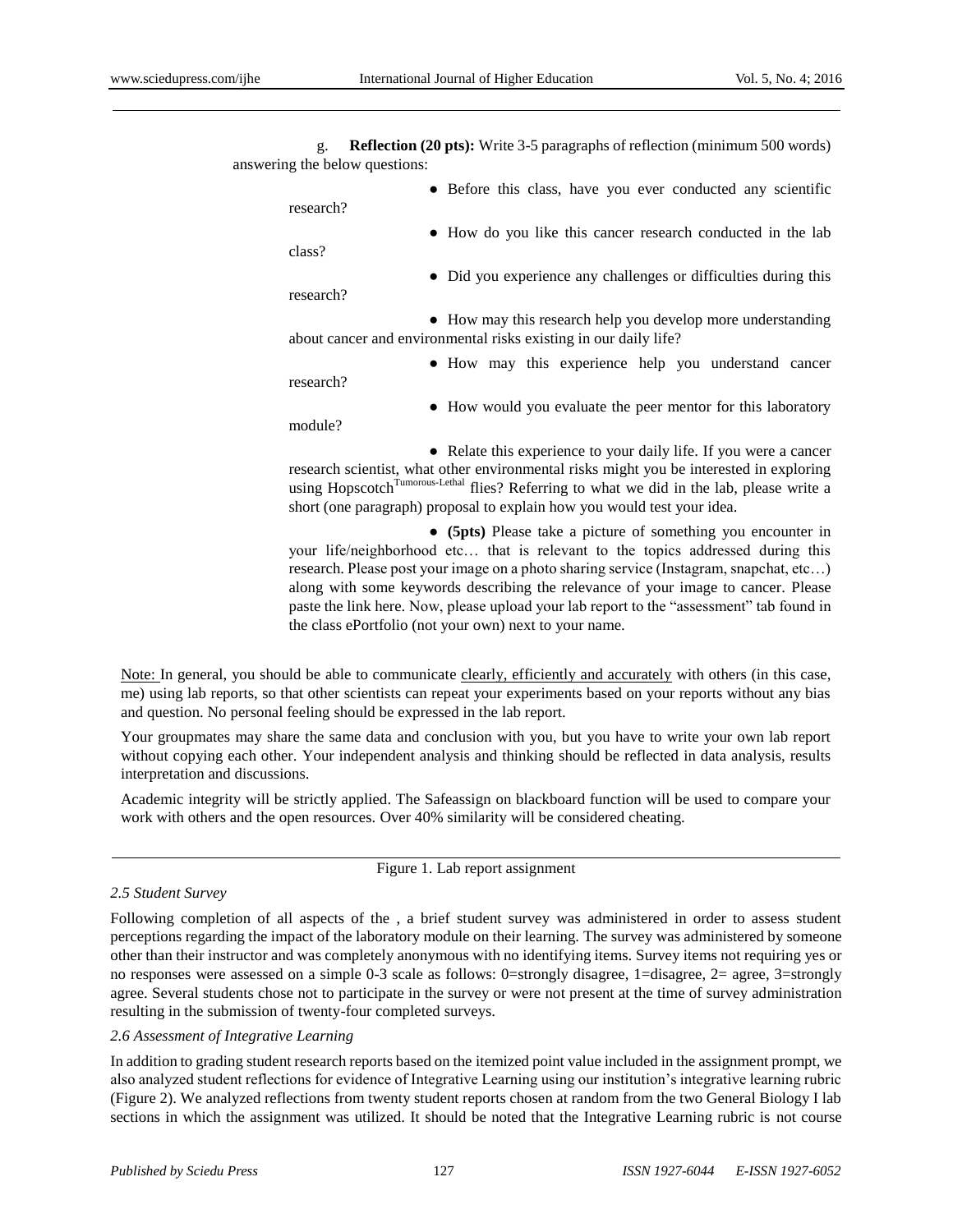specific, but instead is applied by faculty in diverse disciplines across the institution. It is not a grading rubric, but rather it is designed to assess average student progress over the course of a two-year education at our institution. Multiple courses in the curriculum have been designated for assessment of integrative learning at early, middle, and late points as students progress towards graduation. For purposes of institution-wide assessment, student work is analyzed using the rubric below and one holistic score is generated. For example, a student assignment might be given a "3" or "4" based on summative consideration of all four rubric dimensions. For our purposes, we chose to score each dimension independently. It is possible for a student to receive a high grade on an assignment but not display integrative learning proficiency. This is particularly true in the case of our lab reports as the prompts designed to explicitly elicit students to apply Integrative Learning represented a small percentage of total possible points for the assignment.



| <b>Dimension</b>                                                                                                                                                                                                                                 | <b>Proficient - 4</b>                                                                                                                                            | Competent - 3                                                                                                                                     | Developing - 2                                                                                                                                           | Novice - 1                                                                                                                 |
|--------------------------------------------------------------------------------------------------------------------------------------------------------------------------------------------------------------------------------------------------|------------------------------------------------------------------------------------------------------------------------------------------------------------------|---------------------------------------------------------------------------------------------------------------------------------------------------|----------------------------------------------------------------------------------------------------------------------------------------------------------|----------------------------------------------------------------------------------------------------------------------------|
| <b>Connections</b><br>Between & Among<br><b>Academic</b><br><b>Disciplines</b><br>Identifies and draws<br>insight from<br>connections across<br>disciplinary<br>perspectives,<br>knowledge and skills                                            | Synthesizes and/or<br>draws conclusions by<br>connecting examples,<br>facts, and/or theories<br>from more than one field<br>of study or perspective.             | Connects & compares<br>examples, facts, and/or<br>theories from more than<br>one field of study or<br>perspective. Begins to<br>draw conclusions. | Connects<br>examples, facts,<br>and/or theories<br>from more than<br>one field of study<br>or perspective.                                               | Presents<br>examples, facts,<br>and/or theories<br>from one or more<br>fields of study or<br>perspective.                  |
| <b>Connections to</b><br><b>Experience</b><br>Identifies and draws<br>insight from<br>connections across<br>relevant learning<br>experiences,<br>including personal,<br>co-curricular, and<br>academic                                           | Synthesizes connections<br>among multiple learning<br>experiences inside and<br>outside of classroom to<br>deepen understanding<br>and broaden point of<br>view. | Connects examples of<br>personal or cocurricular<br>learning to academic<br>knowledge to deepen<br>understanding.                                 | Compares<br>relationships<br>between personal<br>or cocurricular<br>experiences and<br>academic<br>knowledge to<br>infer similarities<br>or differences. | Identifies<br>relationships<br>between personal<br>or cocurricular<br>experiences and<br>academic content<br>or knowledge. |
| <b>Ability to Apply</b><br><b>Learning across</b><br><b>Diverse Contexts</b><br>Applies knowledge,<br>skills, abilities,<br>theories $&$ or<br>methodologies across<br>different learning<br>experiences (inside or<br>outside the<br>classroom) | Applies skills,<br>knowledge, theories,<br>and/or methodologies<br>from one learning<br>experience to another to<br>offer solutions to a<br>problem or issue.    | Applies skills,<br>knowledge, theories,<br>and/or methodologies<br>from one learning<br>experience to another to<br>explain problem or issue.     | Applies skills,<br>knowledge,<br>theories, and/or<br>methodologies<br>from one learning<br>experience to<br>another to explore<br>a problem or<br>issues | Applies skills,<br>knowledge,<br>theories, and/or<br>methodologies<br>from one learning<br>experience to<br>another.       |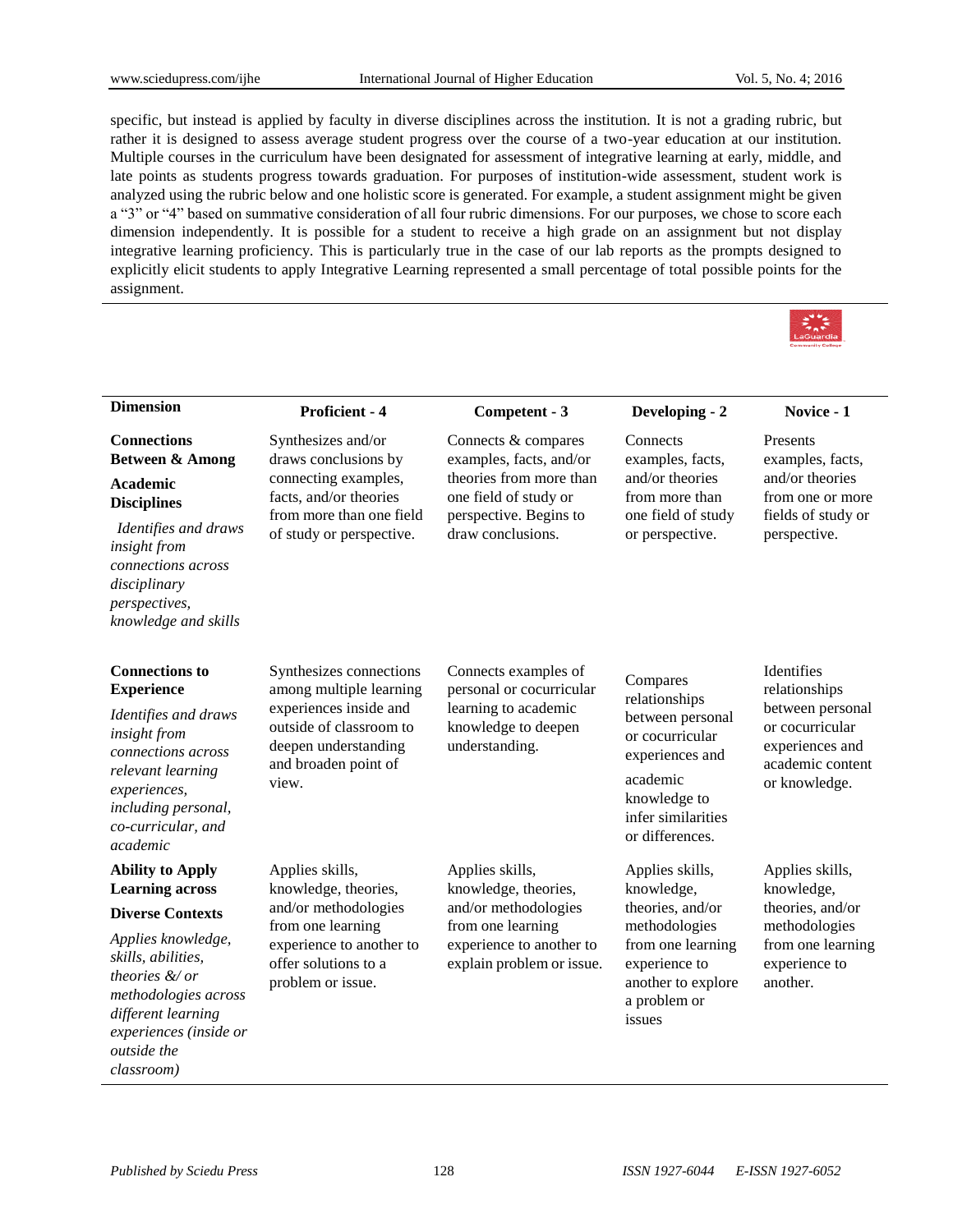www.sciedupress.com/ijhe International Journal of Higher Education Vol. 5, No. 4; 2016

| <b>Reflection &amp;</b><br><b>Self-Assessment</b><br>Demonstrates a<br>developing sense of<br>self as a learner,                                                                                                                                                 | Critically evaluates<br>strengths and challenges;<br>connects current sense of<br>self to past $\&/$ or future | Describes and evaluates<br>strengths and challenges.<br>Begins to describe self<br>over time $&\sqrt{or}$ in<br>different contexts. | <b>Describes</b><br>strengths and<br>challenges within<br>a specific learning<br>context.                                     | <b>Describes</b><br>strengths and<br>challenges in a<br>general learning<br>context. |
|------------------------------------------------------------------------------------------------------------------------------------------------------------------------------------------------------------------------------------------------------------------|----------------------------------------------------------------------------------------------------------------|-------------------------------------------------------------------------------------------------------------------------------------|-------------------------------------------------------------------------------------------------------------------------------|--------------------------------------------------------------------------------------|
| selves across multiple &/<br>building on prior<br>or diverse contexts.<br>experiences to<br>Consistently<br>respond to new and<br>demonstrates ability to<br>challenging contexts<br>reflect on experiences<br>and/or examine personal<br>identity as a learner. | Demonstrates ability to<br>reflect on experiences<br>and/or examine personal<br>identity as a learner.         | Demonstrates<br>emergent<br>ability to reflect<br>on experiences<br>and/or examine<br>personal identity<br>as a learner.            | Demonstrates<br>limited or no<br>ability to reflect<br>on experiences<br>and/or examine<br>personal identity<br>as a learner. |                                                                                      |

Figure 2. Integrative Learning assessment rubric. Adopted from American Association of Colleges and Universities value rubrics

## **3. Results**

Our discussion in this context focuses on the educational aspects of the laboratory module, while the full details of the larger cancer and water pollution research project will be presented in a separate publication.

## *3.1 Experimental Results*

The tumor-prone flies used in the laboratory module display tumors at permissive temperatures with lethality manifesting as temperature increases. The initial experimental design involved growing flies at  $29^{\circ}$ C consistent with documented permissive temperatures for this strain. However, we observed significant lethality in all conditions at this temperature requiring us to set up the experiment a second time using lower cultivation temperatures ( $25^{\circ}$ C). Even at room temperature, flies grown on media including contaminated water rarely survived to generate offspring and few offspring were available for student scoring. Students were able to score the tumor index of flies grown on media using the sterile water control condition, however. These experimental data did not allow us to accept or reject our initial hypothesis that exposure to Newtown Creek water would increase tumor rates though collection and analysis of these data still represented a useful learning experience for students.

#### *3.2 Lab Report Results*

As mentioned previously, we analyzed the student lab reports in two ways. On average, students did quite well on their lab reports in terms of grades though the non-graded rubric measures of Integrative Learning were less impressive as shown in Table 1. Students scored in the "novice" to "developing" range in terms of making connections between and among academic disciplines and making connections to experience. On average, students scored in the "novice" to "competent" range in terms of applying learning across diverse contexts and reflection/self-assessment. It should be noted that we don't necessarily expect students at this early point in their education to consistently display proficiency in any of these dimensions.

| Dimension                                         | Average score                                                        |
|---------------------------------------------------|----------------------------------------------------------------------|
| Lab report grade                                  | 92.3% (not including students who did not turn in the<br>assignment) |
| Connections Between & Among Academic Disciplines  | 1.6/4 (standard deviation $+/-66$ , n=20)                            |
| Connections to Experience                         | 1.9/4 (standard deviation $+/-1.25$ , n=20)                          |
| Ability to Apply Learning across Diverse Contexts | 2.4/4 (standard deviation $+/-72$ , n=20)                            |
| Reflection & Self-Assessment                      | 2.7/4 (standard deviation $+/-1.48$ , n=20)                          |

Table 1. Lab report outcomes

3.2.1 Student reflections and images**.** The inclusion of reflective writing prompts in the formal lab report led students to consider the impact of their learning experience and relate what they had learned to their own life in keeping with Integrative Learning practice. Students were also asked to formulate their own questions based on the results of the laboratory module in the hopes of indoctrinating students with the "what comes next?" way of thinking that is crucial for success in science. Select examples of student reflections written in response to lab report prompts can be found in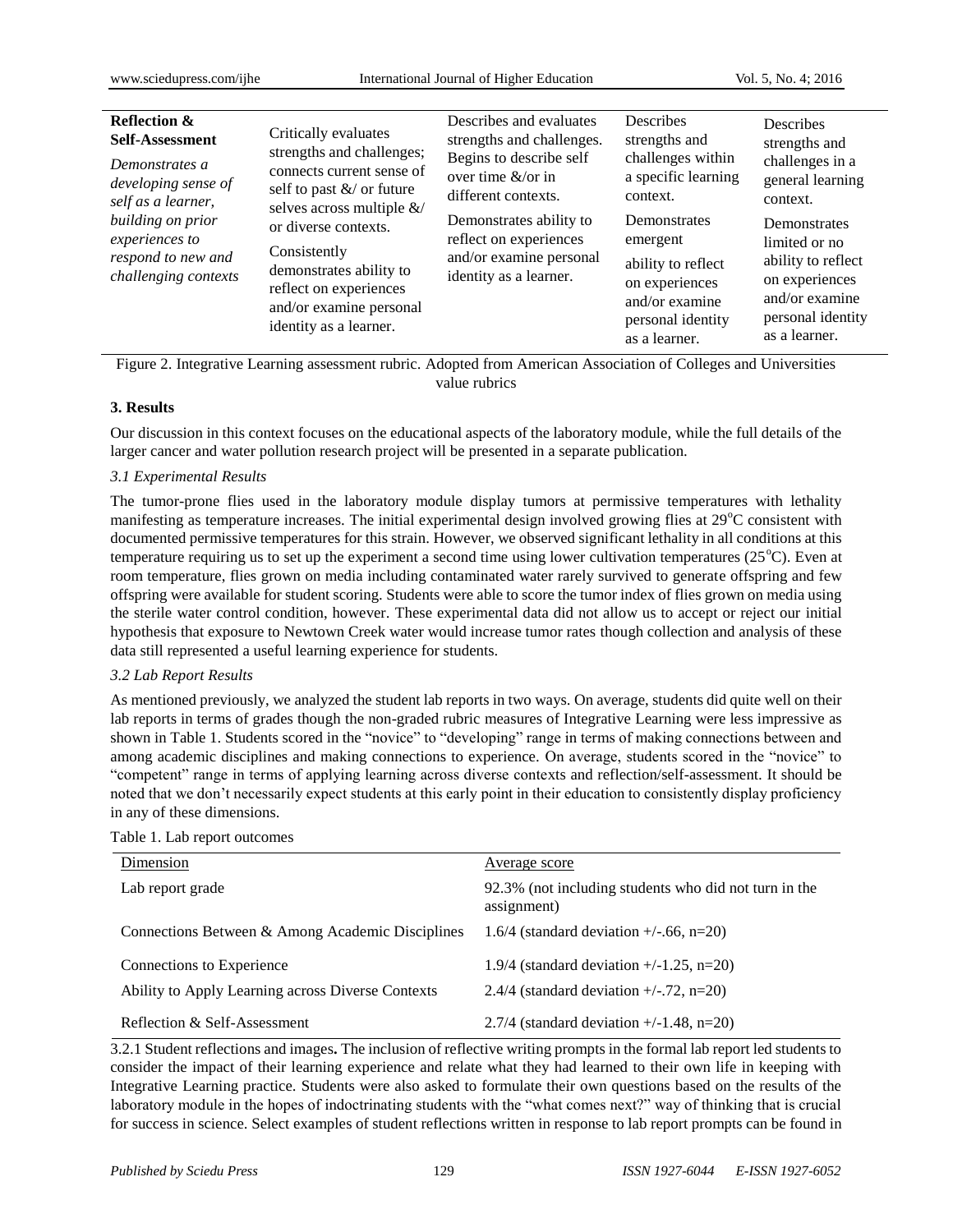appendix two. In addition to written reflections, students were asked to take digital photographs that demonstrated relationships between the topics addressed in this module and their own lives. The combination of this imagery and the accompanying captions allowed students to make connections between pollution, cancer, and their lives in ways that extended beyond their written lab reports. The resultant images are not shown in order to maintain confidentiality though they are described and student captions are included. Asking students to document relevant situations in their own lives further enhances the relationship between class exercises and the student's own life experience in keeping with the practice of Integrative Learning. Examples can be found in appendix 2.

#### *3.3 Survey Results*

Our survey results revealed that most students had not conducted authenticresearch in any of their prior classes and would like to have the opportunity to participate in research in their future classes. Responses to other survey items were marked as "agree" or above on average, with the most positive responses relating to the helpfulness of the peer mentor and increased interest in research as a result of participation in the laboratory module. Our survey results also demonstatedthat the research experience improved students learning and their interest in biological or environmental science research. Additionally, most students would like to participate in a similar research in the future. Survey results are summarized Table 2.

#### Table 2. Student survey responses

| Survey item                                                                                                                | <u>Student response (n=24)</u>        |
|----------------------------------------------------------------------------------------------------------------------------|---------------------------------------|
| Before this class, have you ever conducted any scientific<br>research?                                                     | $No = 86\%$ , $Yes = 14\%$            |
| Would you like to participate in a similar project in<br>another science class?                                            | $No=21\%$ , $Yes=79\%$                |
| The goal of the research was easy to understand.                                                                           | $2.3/3$ (standard deviation $+/-27$ ) |
| The research procedure was easy to understand.                                                                             | $2.2/3$ (standard deviation $+/-22$ ) |
| The results of the research were easy to analyze and<br>understand.                                                        | $2/3$ (standard deviation $+/-37$ )   |
| I received valuable help from the instructor while<br>conducting the research.                                             | 2.2/3 (standard deviation $+/-47$ )   |
| I gained new skills in scientific research.                                                                                | $2.3/3$ (standard deviation $+/-19$ ) |
| I received a better understanding of cancer and related<br>environmental risks.                                            | $2.3/3$ (standard deviation $+/-31$ ) |
| I became more interested in biological, environmental<br>science, or cancer research because of this laboratory<br>module. | $2.4/3$ (standard deviation $+/-23$ ) |
| The peer mentor was helpful                                                                                                | 2.4/3 (standard deviation $+/-$ .4)   |

#### **4. Discussion**

The model presented in this work effectively enhanced student understanding of basic General Biology I concepts such as cell-cycle regulation and cancer while simultaneously placing them in the larger context of environmental pollution. While the value of research in the classroom experiences for STEM students is already well established, our laboratory module integrated elements of other high impact practices including integrative learning, Global Learning, and peer mentorship. As mentioned in the introduction, part of our goal was to develop a lab module that would be of relevance to environmental engineering students while simultaneously illustrating fundamental class concepts relevant to all biology students and incorporating high impact practices. We also developed the lab module such that it is adaptable for use in courses other than General Biology I. We feel that we have accomplished these goals. With slight changes in content emphasis, reading selection, or experimental specifics, this laboratory module can be adopted for use in advanced environmental engineering, environmental science, introductory chemistry, or other related courses. Overall, we contend that the lab module described here presents a useful model for the implementation of research in the classroom pedagogy, which integrates additional high impact practices and can be easily adopted across disciplines.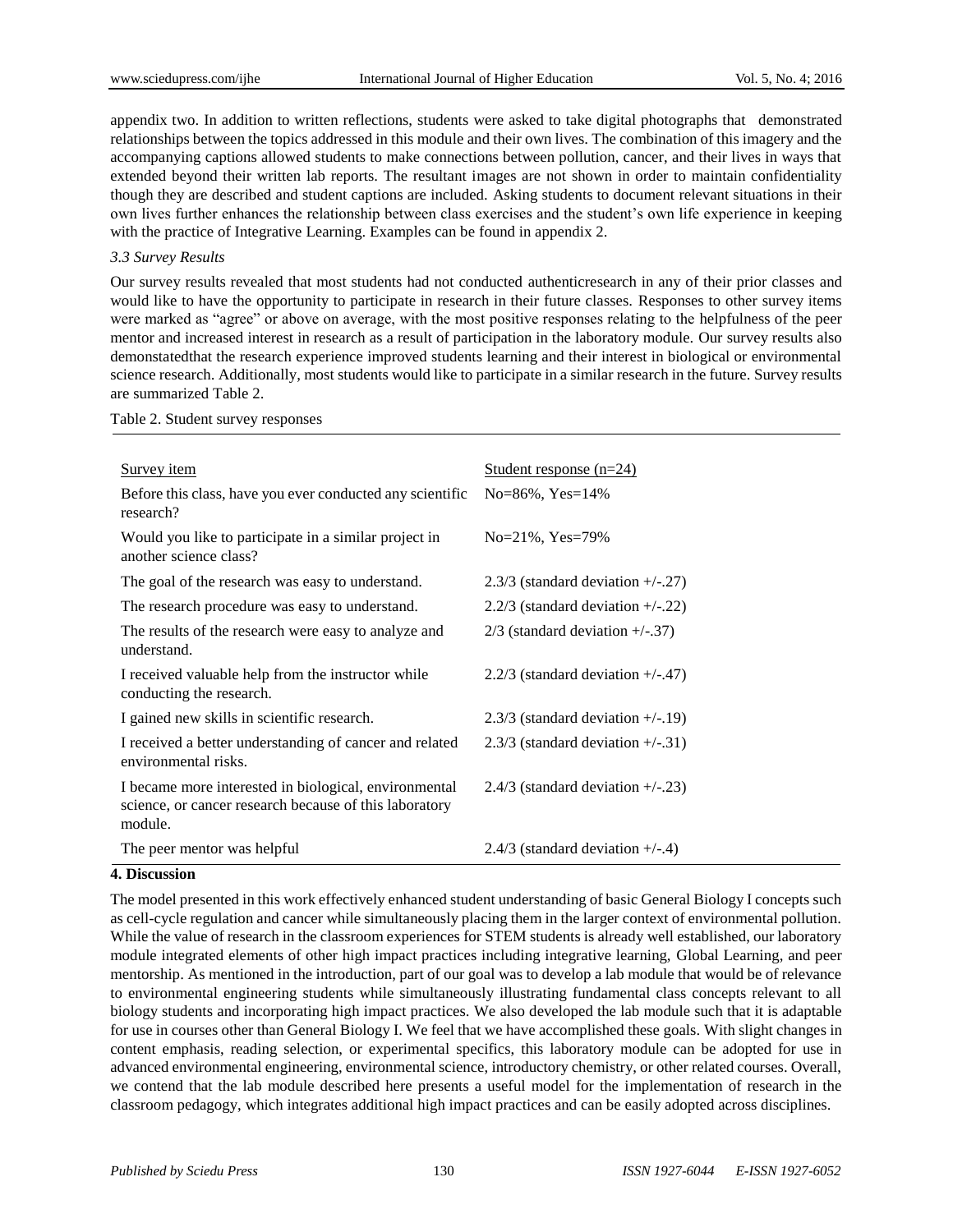In this circumstance, experimental "failure" as observed in our first attempt to run the experiment may actually have been a useful learning experience. Ellis and colleagues discuss how the usefulness of failure as a learning experience is contingent on how the failure is evaluated (Ellis, Mendel, & Nir, 2006). In our case, students were explicitly asked to consider why our first experiment may have failed and what might have gone wrong. This sort of thinking is consistent with the daily experience of many STEM professionals, particularly in the experimental sciences. Student reflections suggest that this came as a surprise. Many science students, particularly those in the early stages of their education, see science as the collection of facts leading to absolute, black and white answers to pressing problems. Hypotheses are formed, carefully tested, then accepted or rejected. Case closed and on to the next question! This incomplete view of science may actually be reinforced by traditional educational laboratory exercises where the "right" answer is known and students who fail to achieve the expected result "must have done something wrong." Oftentimes, a STEM professional can do everything correctly and still be confused by what they discover requiring them to rethink their approach and perhaps abandon ideas altogether. The laboratory module presented here exposed students to the fact that authentic scientific research often results in new questions rather than concrete answers. Scientists are pushing the boundaries of what is known and often face failures that they may not fully understand. We feel that this experimental "failure" translated into educational success in this context.

The inclusion of a peer mentor into the implementation of the module was well received by students. As a research assistant on a faculty led project, the peer mentor presented our cohort with an example of how students just like themselves can be involved in real research, even at the community college level. In addition to guiding student lab procedures, the peer mentor took a few minutes to discuss his own educational experiences and describe how he became involved in faculty research at our institution. This may have been the most valuable aspect of our peer mentor's role in the laboratory module. Many students were unaware that opportunities to be involved in research existed at the community college level. Survey and reflection responses suggest that students appreciated someone just like themselves talking about research rather than professors who may often seem like some elevated "other." These perceptions can be particularly pervasive among student bodies predominantly consisting of economically challenged students such as ours (Curtis, Drummond, Halsey, & Lawson, 2012).

Did we succeed in our attempts to incorporate integrative learning and Global Learning practice? The results are mixed. We analyzed student reflections in order to assess integrative learning using the general rubric in use at our institution. This analysis was somewhat confounded by the fact that many students were obviously saying what they wanted us to hear with little apparent thought or analysis ("I enjoyed this project very much and it made me much more interested in cancer and water pollution"). The design of our assessments explicitly incorporated several aspects of integrative learning practice though others could have been implemented more effectively and higher point values probably would have elicited more effort on the part of some students. Students generally failed to make explicit connections between the laboratory module and their other coursework/learning though some implied it. It should be noted that the prompts included in our lab report assignment could have asked students to explore connections to other courses more explicitly. In terms of self-reflection and relation of laboratory module content to personal experience, many students did this quite well with many discussing how the module made them think about possible cancer risks they may be encountering in their daily lives. Seven students mentioned that they had lived near Newtown Creek at some point. Of these seven, none of them ever knew anything about the heavily polluted nature of the waterway in their neighborhood. Many students discussed people they know who had been impacted by cancer. Despite the apparently low average scores, it should again be noted that the rubric we used is not a grading rubric but a general rubric used in many classes at our institution in order to see how well, on average, students at various points in their education exhibit integrative learning skills. We do not expect necessarily expect high rubric scores for students in General Biology I, as they tend to be at the early stages of their college education. We believe that the design of the laboratory module itself implemented Integrative Learning practice, In terms of the Global Learning high impact practices, the worldwide importance of cancer and water pollution were implicitly incorporated into our project. While we designed the project to be of relevance to personal, local, and global issues, we did not implicitly build prompts into our assessments designed to evoke Global Learning thinking among our students nor did we explicitly assess Global Learning. In the future, we would like to make Global Learning practice a more explicit part of our model but it was not a major focus of this implementation other than the inherent global relevance of the topics addressed.

While we acknowledge the relatively small sample size and largely qualitative nature of our results, we believe that the laboratory module presented here successfully merges several effective pedagogical strategies and can serve as a model for fellow educators to utilize in a variety of classes. The effectiveness of research in the classroom experiences is well documented in the literature and this module further builds upon such findings by incorporating peer mentorship, Integrative Learning practice and elements of Global Learning practice. We are unable to comment at this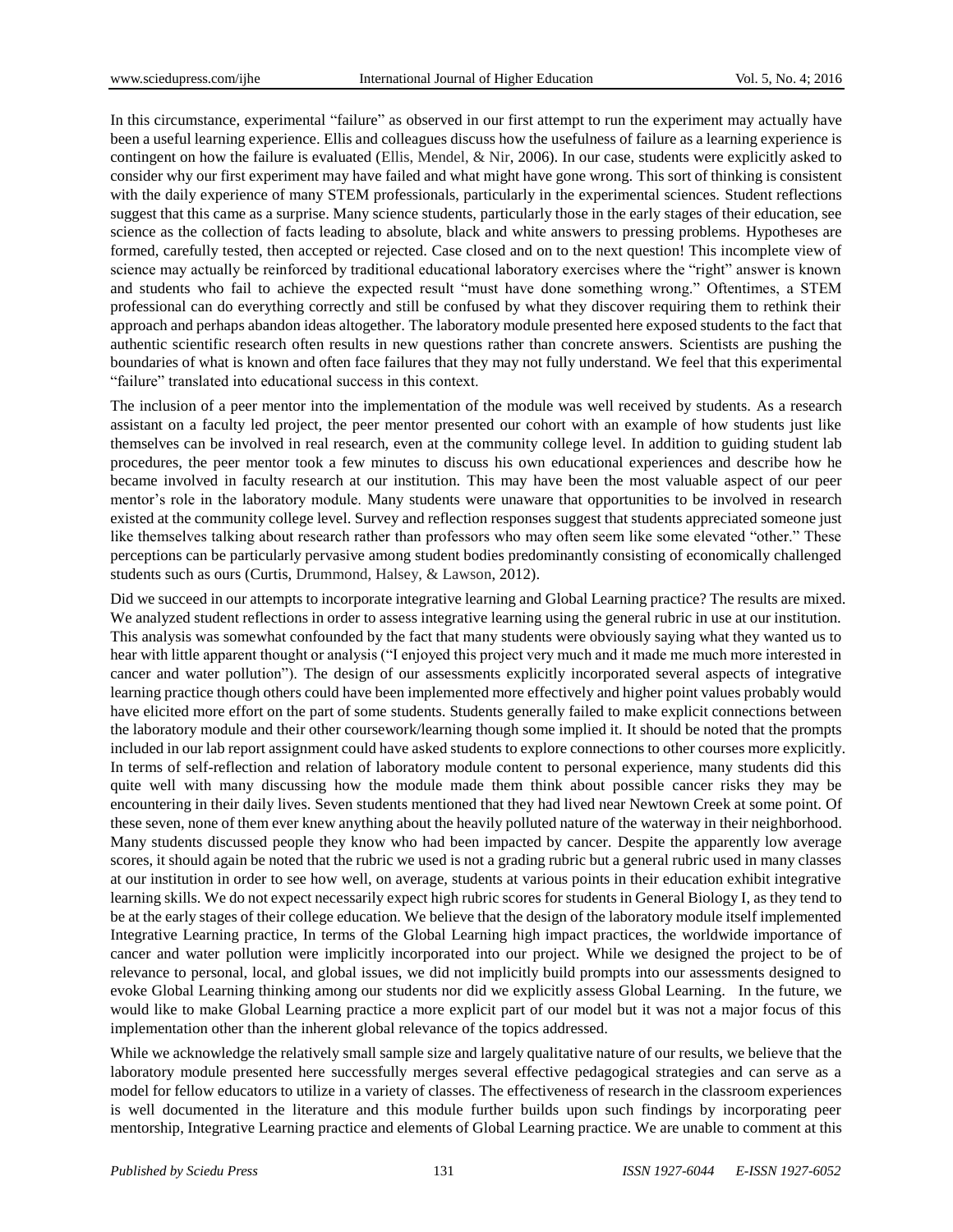time on the potential improved student retention resulting from our project, as this work is ongoing. In the future, we would like to follow this cohort of students to assess how their retention and graduation rates compare to General BIology I lab students from sections not participating in this laboratory module. We will complement the work presented here by creating a lab module for introductory chemistry lab students involves designing experiments to test the water for a variety of contaminants in order to determine why the contaminated water reduces fly life span and inhibits their embryonic development.

Other possible applications of our general model using tumor-prone flies in educational contexts include studying the effects of UV radiation, air pollution, food additives, or any other potential cancer causing agents of interest. Students suggested several ideas during the laboratory sessions, including testing benzene, radiation, food cooked in microwaves, and air pollution. Such research-based laboratory modules can be used as effective teaching tools in a variety of classes while simultaneously generating real scientific data at minimal expense. In addition, this work illustrates that research data produced in the classroom can serve as complementary data for ongoing faculty research projects outside of class. This leads, in turn, to future faculty publications, research-based laboratory modules, and research in the classroom projects. We look forward to seeing how other educators may build upon and improve the model presented in this work.

#### **Acknowledgements**

This research was funded by the Department of Education "The Alliance for Continuous Learning Environments in STEM (CILES)" HIS - Title-V grant # P031C110158

#### **References**

- Bastedo, M. N. (2016). *American Higher Education in the Twenty-First Century: Social, Political, and Economic Challenges*. JHU Press.
- Binari, R., & Perrimon, N. (1994). Stripe-specific regulation of pair-rule genes by hopscotch, a putative Jak family tyrosine kinase in Drosophila. *Genes & development*, *8*(3), 300-312. <http://dx.doi.org/10.1101/gad.8.3.300>
- Block, A. A., & Bernard, T. J. (1988). Crime in the waste oil industry. *Deviant behavior*, *9*(2), 113-129. http://dx.doi.org[/10.1080/01639625.1988.9967774.](http://dx.doi.org/10.1080/01639625.1988.9967774)
- Brownell, J. E., & Swaner, L. E. (2010). *Five high-impact educational practices: Research on learning outcomes, completion and quality*. Washington, DC: American Association of Colleges and Universities.
- Campbell, L. K. (2007). New York City's Forgotten Industrial Waterway: Assessment, Goals, and Indicators for Long-Term Sustainability of the Newtown Creek. *United Nations 15th Commission on Sustainability*.
- Cohn, P., Klotz, J., Bove, F., Berkowitz, M., & Fagliano, J. (1994). Drinking Water Contamination and the Incidence of Leukemia and Non-Hodgkin's Lymphoma. *Environmental health perspectives*, 102(6-7), <http://dx.doi.org/10.1289/ehp.94102556>
- Curtis, D. D., Drummond, A., Halsey, J., & Lawson, M. J. (2012). *Peer-Mentoring of Students in Rural and Low-Socioeconomic Status Schools: Increasing Aspirations for Higher Education*. National Centre for Vocational Education Research Ltd. PO Box 8288, Stational Arcade, Adelaide, SA 5000, Australia.
- Eagan, M. K., Hurtado, S., Chang, M. J., Garcia, G. A., Herrera, F. A., & Garibay, J. C. (2013). Making a difference in science education: The impact of undergraduate research programs. *American Education Research Journal*, **50**, 683–713. <http://dx.doi.org/10.3102/0002831213482038>
- Ebenstein, A. (2012). The consequences of industrialization: evidence from water pollution and digestive cancers in China. *Review of Economics and Statistics*, *94*(1), 186-201. [http://dx.doi.org/10.1162/REST\\_a\\_00150](http://dx.doi.org/10.1162/REST_a_00150)
- Ellis, S., Mendel, R., & Nir, M. (2006). Learning from successful and failed experience: the moderating role of kind of after-event review. *Journal of Applied Psychology*, *91*(3), 669. [http://dx.doi.org/10.1037/0021-9010.91.3.669.](http://psycnet.apa.org/doi/10.1037/0021-9010.91.3.669)
- Gleick, P. H., & Ajami, N. (2014). *The world's water volume 8: The biennial report on freshwater resources* (Vol. 8). Island press.
- Graham, M. J., Frederick, J., Byars-Winston, A., Hunter, A. B., & Handelsman, J. (2013). Increasing persistence of college students in STEM. *Science*, *341*(6153), 1455-1456. <http://dx.doi.org/10.1126/science.1240487>
- Hoekstra, A. Y., & Wiedmann, T. O. (2014). Humanity's unsustainable environmental footprint. *Science*, *344*(6188), 1114-1117 <http://dx.doi.org/10.1126/science.1248365>